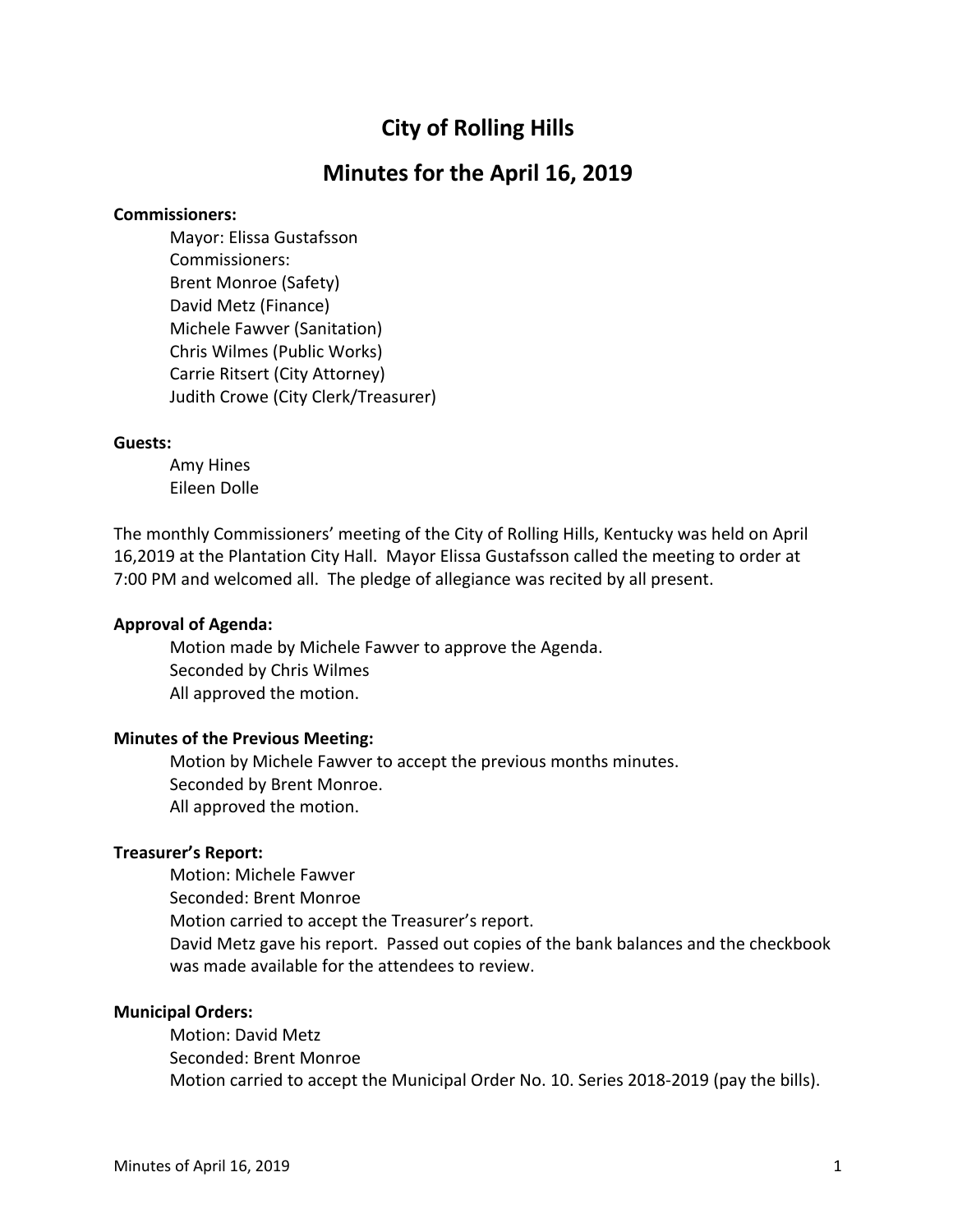## **Public Forum:**

Ron Spann introduced himself as the new Police Chief for the City of Meadow Vale. He stated that it is his goal to have better patrols in the Cities.

Amy Hines stated that she would like to help in welcoming new residents to the City. She also asked if the ordinances were on the web site. Chris stated that our previous attorney redid the ordinances and made binders for all the commissioners. They are been gathered so they can be placed on the web site.

## **City Attorney:**

Carrie stated that we need to get the ordinances together, Judy gave her a copy of the ordinances that were re-written by the city former attorney, that was to replace all the old ordinances.

It was discussed that the city could get a revised ordinance on nuisances, etc. and anyone who had any ideas to present them.

Carrie stated that 48 of the small cities have gone with Spectrum and it will be tabled until the commissioners contact Ellen again and get the details.

Liens had been filed against the property owners who have not paid their taxes. Carrie suggested that the city get an Ethics board. David Metz made a motion for Carrie to draw up an ordinance with Meadow Vale and Westwood to form an Ethics

committee to have 3 people from our city.

Chris Wilmes seconded. All approved to have an Ethics board and have the  $1<sup>st</sup>$  reading at the next month meeting.

Carrie suggested that the City contract an engineer to work on the Green Space. Carrie reminded that next month the city should have the first reading of the new Tax and Budget.

## **Safety:**

Brent Monroe gave his report and passed out copies to all the commissioners of what has happened in the city. The new police chief gave his report for the city should how they assisted in our city.

George Stewart gave his report about some of the properties that are still having the same problems. A copy of his billing with the addresses are attached to the minutes.

#### **Finance:**

David Metz passed out copies of a draft budget that he would like the commissioners to look over and be ready to submit their figures for the budget. He would like the commissioners to contact him so he can put figures in the appropriate areas to be able to vote on in May. He also reminded everyone that the calendar he composed that anyone can add items on it and that some items need to be discussed each month. David would like to make sure that all the rental properties are listed and if there are any near you, please report them to him or the clerk.

## **Sanitation:**

Michele Fawver stated that she only had two calls for misses.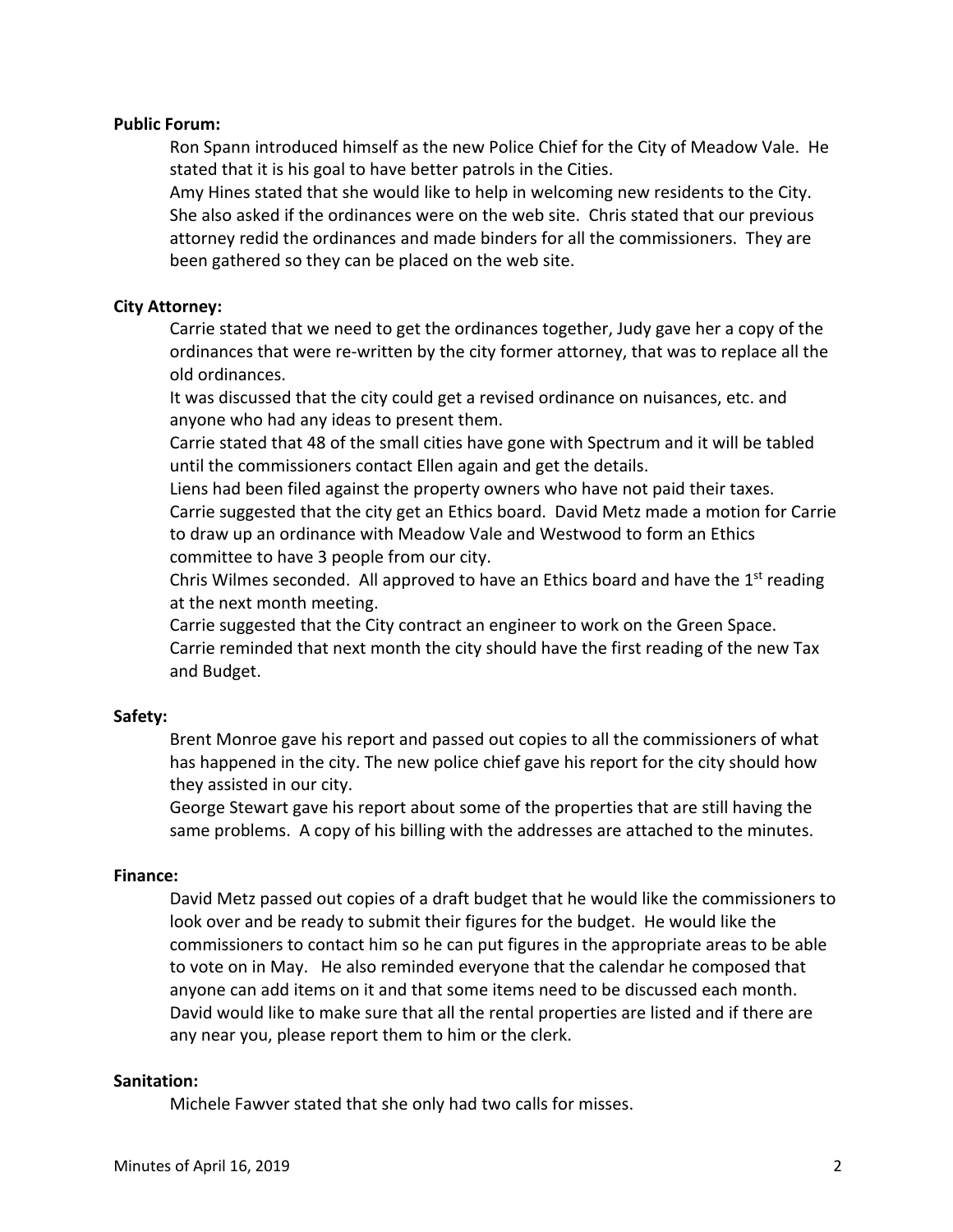She has the verbiage for the ad for the paper and it will go in the paper this month for the contract for the next two years.

The month bill of Rumpke's was pulled and where it showed what was being charged for the collections in the apartments on Westport Road. How many times they pick up, and what they charge?

#### **Public Works:**

Chris Wilmes stated that he has talked with MSD about the drainage problems and some of the holes that around the drain bases. They told him it could be two weeks before they could come into the City. It was also asked that MSD look into the drainage that runs down Langdon, to see if they will work to make the drainage better. Ready Electric fixed the lights in the front and stated that the low voltage lights were bad and need new ones.

Chris will have L G & E look at the pole in the back of the shopping center lot. Chris Wilmes made a motion to repair the tire marks in the medians not to exceed \$1,000.00.

Michele Fawver seconded, and all approved to have the tire marks repaired. Some of the speed humps need to be repaired due to the snow removal and Lawn Pro stated that they would come in and pay to have them fixed.

The easement on Langdon for the signs and chains to keep people from going down to the green space needs to be done. Chris stated that he will call Al Burch signs and see what price they can give us to do the job.

#### **Clerk/Treasurer:**

Judith Crowe stated that she was told how everyone could get on their computers, but they still need a password to get on the WIFI. Judy will inquire about the password. Handbooks were passed out to the Mayor and David.

Judy will talk with Vera at Omni Printing about getting some type of label for the equipment that belongs to the city, that is in the Commissioners hands, to be able to keep track of it.

Update on Code Enforcement Invoices, 8 were mail out on April 6.

JCLC membership, Judy talked with Jack about the membership and he stated that the bills for joining JCLC will be mailed out in July.

Judy stated that she would send out an email to all her connections to address her new email address.

#### **Old Business:**

Chris Wilmes will call the Dollar Tree and see if he can talk with someone about the trucks tearing up the medians.

Microsoft OneDrive Education for the board is needed by all. Elissa asked if someone could come and have a class on easy fixes.

Discussion tabled regarding selection of a website/IT service.